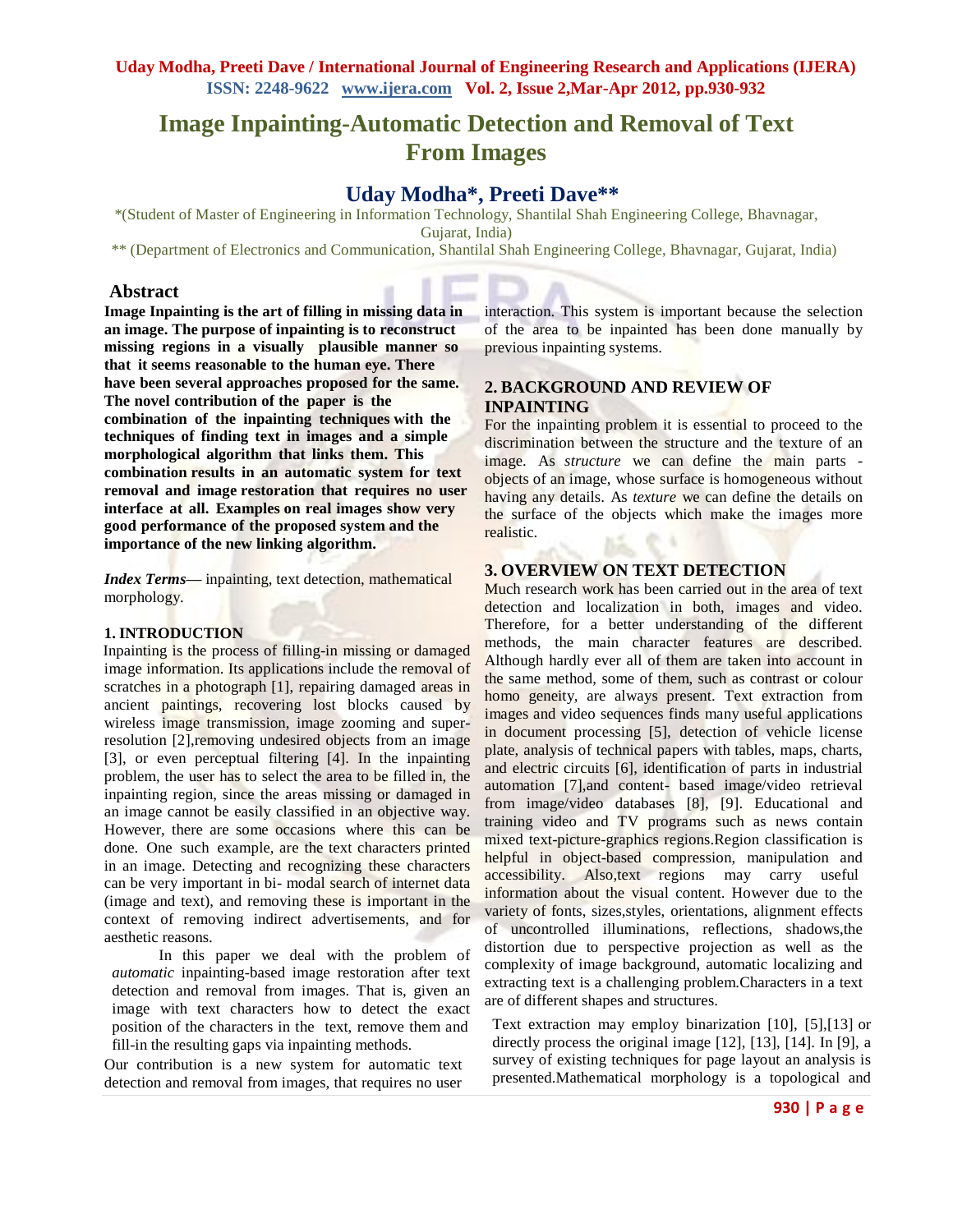## **Uday Modha, Preeti Dave / International Journal of Engineering Research and Applications (IJERA) ISSN: 2248-9622 www.ijera.com Vol. 2, Issue 2,Mar-Apr 2012, pp.930-932**

geometrical based approach for image analysis. It provides powerful tools for extracting geometrical structures and representing shapes in many applications. Morphological feature extraction techniques have been efficiently applied to character recognition and document analysis, especially if dedicated hardware is used.In this paper, we propose an algorithm for text extraction based on morphological operations

#### **4. SYSTEM FLOW**

In this paper, we propose a text detection algorithm that consists of following steps:

1) Morphological edge detection

- 2) Text feature filtering
- 3) Text region binarization

4) Applying Inpainting Algoritmms

#### **A. Step 1 - Morphological Edge Detection**

To perform the edge detection algorithm, we first convert the input RGB color image to a gray-scale intensity image Y using  $(1)$ , where R, G, and B represent red, green and blue components of the input image.

$$
Y = 0.299R + 0.587G + 0.114B \tag{1}
$$

The gray-scale image is then blurred using open-close and close-open filters to reduce false edge noise and over-segmentation. Structuring element used for this operation is a 3 by 3 8-connected element. Next, a morphological gradient detection operation is performed on the blurred image Ybl, as shown in (2).

$$
Y2 = MG(Ybl, B) = dilation(Ybl) - erosion(Ybl)
$$
 (2)

In order to get the threshold level of Y2, we use a global nonhistogram-based thresholding technique. The threshold level is determined by (3), where s is an edge detector obtained by applying central difference edge detection filter to *Y2*. [1]

$$
\gamma = \frac{\sum Y_2 \cdot s}{\sum s}
$$

#### **B. Step 2 - Text Feature Filtering**

In order to reduce the number of connected components that have to be analyzed, a close operation with a 5 by 5 structuring element is performed to the binary edgeimage obtained from Step 1. After the close operation, all connected components of the edge image are Screened with their position, size,and area information. A candidate of letter should meet a set of

constraints in size and shape. In our algorithm,we select connected components as letter candidates if the following requirements are met:

- 1) Width of the bounding box  $< 0.5$  image width
- 2) Height of the bounding box  $< 0.3$  image height
- 3)  $0.1 <$  center width of the bounding box  $< 0.9$
- 4)  $0.3 <$  center height of the bounding box  $< 0.7$
- 5) Width vs. height ratio < 10
- 6) Width of the bounding box  $> 10$  pixels
- 7) 0.1 < Connected component filled area over
- (width height of the bounding box)  $< 0.95$
- 8) Width of the bounding  $box > 10$  pixels

9) 0.1 < Connected component filled area over (width height of the bounding box)  $< 0.95$ 

After the first round filtering, it is expected that most of the non-letter components would be removed. So the majority of the remaining candidates should be letters with the same font and size. Based on this condition, we calculate the mean height hm of the bounding box of the remaining components, and remove any connected component with its height smaller than 0:6hm or greater than 1:8hm.

#### **C. Step 3 - Text Region Binarization**

Each remaining bounding box is used as a mask to the original gray-scale image. Otsu's method [15] is used to obtain the threshold of the masked gray-scale image for binarization. Since each bounding box is relatively small compared to the size of the entire image, no further adaptive thresholding method is implemented. Theoretically after this step, only stroked letters are left as the foreground, 1, and the rest of the image would go to background, 0.

## **D. Step 4 – Applying Inpainting Algorithms**

As a Final Step of our system,We now use these positions derived above as the inpainting area and apply any of the inpainting technic to remove the text from images.Result of step 3 is a binary image. Which works as a mask in inpainting technic.



Figure 1 Original Image